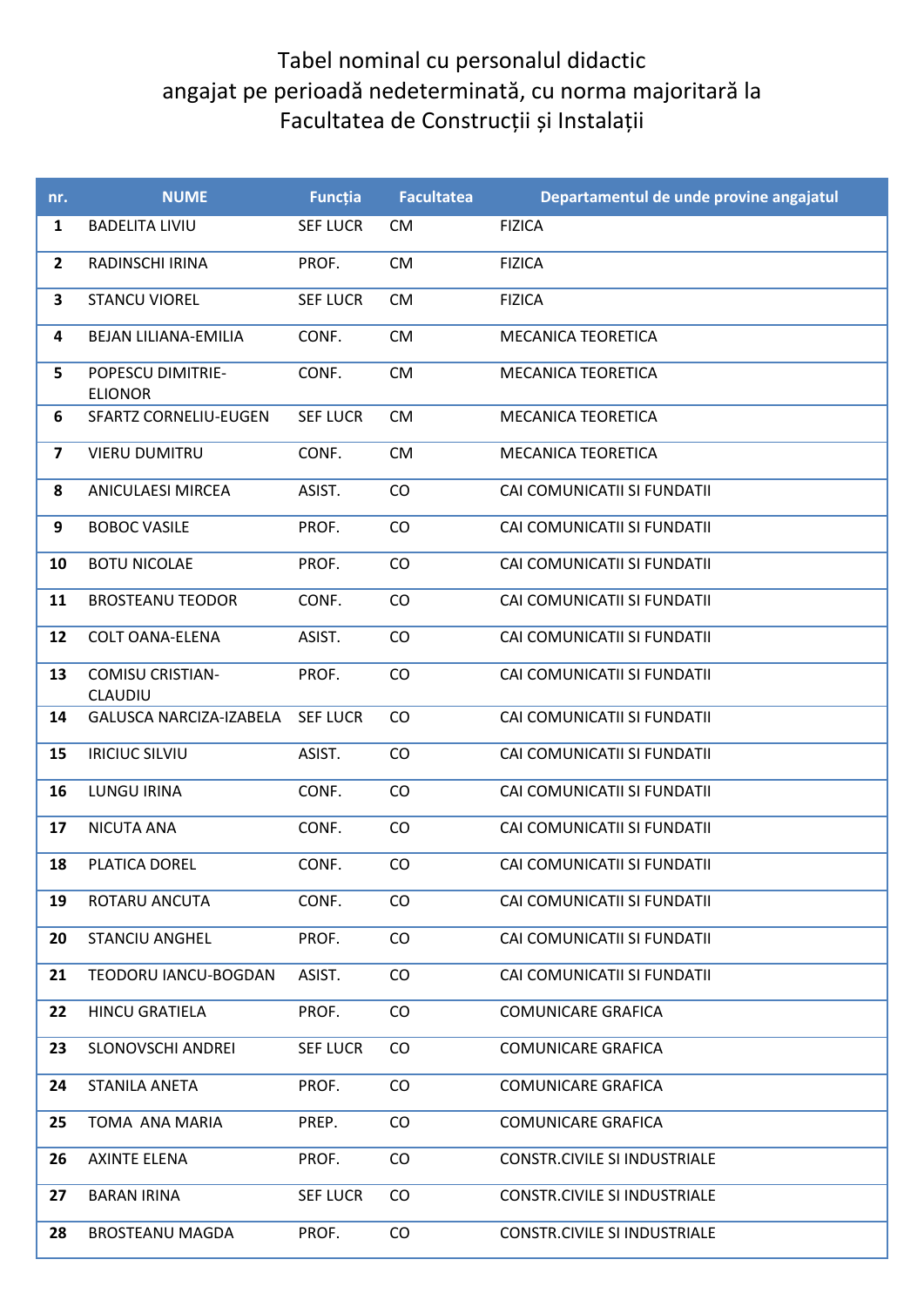| 29 | <b>COVATARIU DANIEL</b>                    | <b>SEF LUCR</b> | CO.      | <b>CONSTR.CIVILE SI INDUSTRIALE</b> |
|----|--------------------------------------------|-----------------|----------|-------------------------------------|
| 30 | <b>DECHER EMANUELA</b>                     | CONF.           | CO       | <b>CONSTR.CIVILE SI INDUSTRIALE</b> |
| 31 | <b>DUMITRESCU LAURA</b>                    | <b>SEF LUCR</b> | CO       | <b>CONSTR.CIVILE SI INDUSTRIALE</b> |
| 32 | ENTUC IOANA-SORINA                         | <b>SEF LUCR</b> | CO       | <b>CONSTR.CIVILE SI INDUSTRIALE</b> |
| 33 | <b>ISOPESCU DORINA-</b><br><b>NICULINA</b> | PROF.           | CO       | <b>CONSTR.CIVILE SI INDUSTRIALE</b> |
| 34 | LEPADATU DANIEL                            | <b>SEF LUCR</b> | CO       | <b>CONSTR.CIVILE SI INDUSTRIALE</b> |
| 35 | MUNTEANU VLAD                              | ASIST.          | CO       | <b>CONSTR.CIVILE SI INDUSTRIALE</b> |
| 36 | <b>OPRISAN GABRIEL</b>                     | CONF.           | CO       | <b>CONSTR.CIVILE SI INDUSTRIALE</b> |
| 37 | PESCARU RADU-AUREL                         | <b>SEF LUCR</b> | CO       | <b>CONSTR.CIVILE SI INDUSTRIALE</b> |
| 38 | ROSCA VICTORIA-ELENA                       | <b>SEF LUCR</b> | CO       | <b>CONSTR.CIVILE SI INDUSTRIALE</b> |
| 39 | ROSU ANA-RALUCA                            | ASIST.          | CO       | <b>CONSTR.CIVILE SI INDUSTRIALE</b> |
| 40 | SECU ALEXANDRU                             | PROF.           | CO       | <b>CONSTR.CIVILE SI INDUSTRIALE</b> |
| 41 | STANILA ALEXANDRU                          | CONF.           | CO       | <b>CONSTR.CIVILE SI INDUSTRIALE</b> |
| 42 | STEFANESCU DAN-PREDA                       | PROF.           | $\rm CO$ | <b>CONSTR.CIVILE SI INDUSTRIALE</b> |
| 43 | <b>TARANU NICOLAE</b>                      | PROF.           | $\rm CO$ | <b>CONSTR.CIVILE SI INDUSTRIALE</b> |
| 44 | <b>TELEMAN CARMEN</b>                      | <b>SEF LUCR</b> | $\rm CO$ | <b>CONSTR.CIVILE SI INDUSTRIALE</b> |
| 45 | <b>VASILACHE MARICICA</b>                  | CONF.           | $\rm CO$ | <b>CONSTR.CIVILE SI INDUSTRIALE</b> |
| 46 | <b>VELICU CRISTIAN</b>                     | PROF.           | CO       | <b>CONSTR.CIVILE SI INDUSTRIALE</b> |
| 47 | <b>VLADOIU CRISTINA-LILIANA</b>            | <b>SEF LUCR</b> | CO       | <b>CONSTR.CIVILE SI INDUSTRIALE</b> |
| 48 | ANCAS ANA-DIANA                            | <b>SEF LUCR</b> | CO       | <b>INGINERIA INSTALATIILOR</b>      |
| 49 | <b>BURLACU ANDREI</b>                      | ASIST.          | CO       | INGINERIA INSTALATIILOR             |
| 50 | <b>CHERECHES NELU-CRISTIAN</b>             | <b>SEF LUCR</b> | CO       | <b>INGINERIA INSTALATIILOR</b>      |
| 51 | <b>CIOCAN VASILICA</b>                     | CONF.           | CO       | <b>INGINERIA INSTALATIILOR</b>      |
| 52 | <b>COTOROBAI VICTORIA</b>                  | CONF.           | CO       | <b>INGINERIA INSTALATIILOR</b>      |
| 53 | <b>GALATANU CATALIN</b>                    | PROF.           | $\rm CO$ | INGINERIA INSTALATIILOR             |
| 54 | <b>GHERASIM IULIAN</b>                     | PREP.           | $\rm CO$ | INGINERIA INSTALATIILOR             |
| 55 | <b>IGNAT JAN</b>                           | PROF.           | $\rm CO$ | INGINERIA INSTALATIILOR             |
| 56 | LAZARESCU DORU-<br><b>CONSTANTIN</b>       | PROF.           | CO       | <b>INGINERIA INSTALATIILOR</b>      |
| 57 | PAVEL VALENTIN                             | PROF.           | $\rm CO$ | INGINERIA INSTALATIILOR             |
| 58 | POPOVICI CATALIN                           | CONF.           | CO       | INGINERIA INSTALATIILOR             |
| 59 | PROFIRE MIHAI                              | PROF.           | $\rm CO$ | <b>INGINERIA INSTALATIILOR</b>      |
| 60 | THEODORU SORIN                             | <b>SEF LUCR</b> | CO       | <b>INGINERIA INSTALATIILOR</b>      |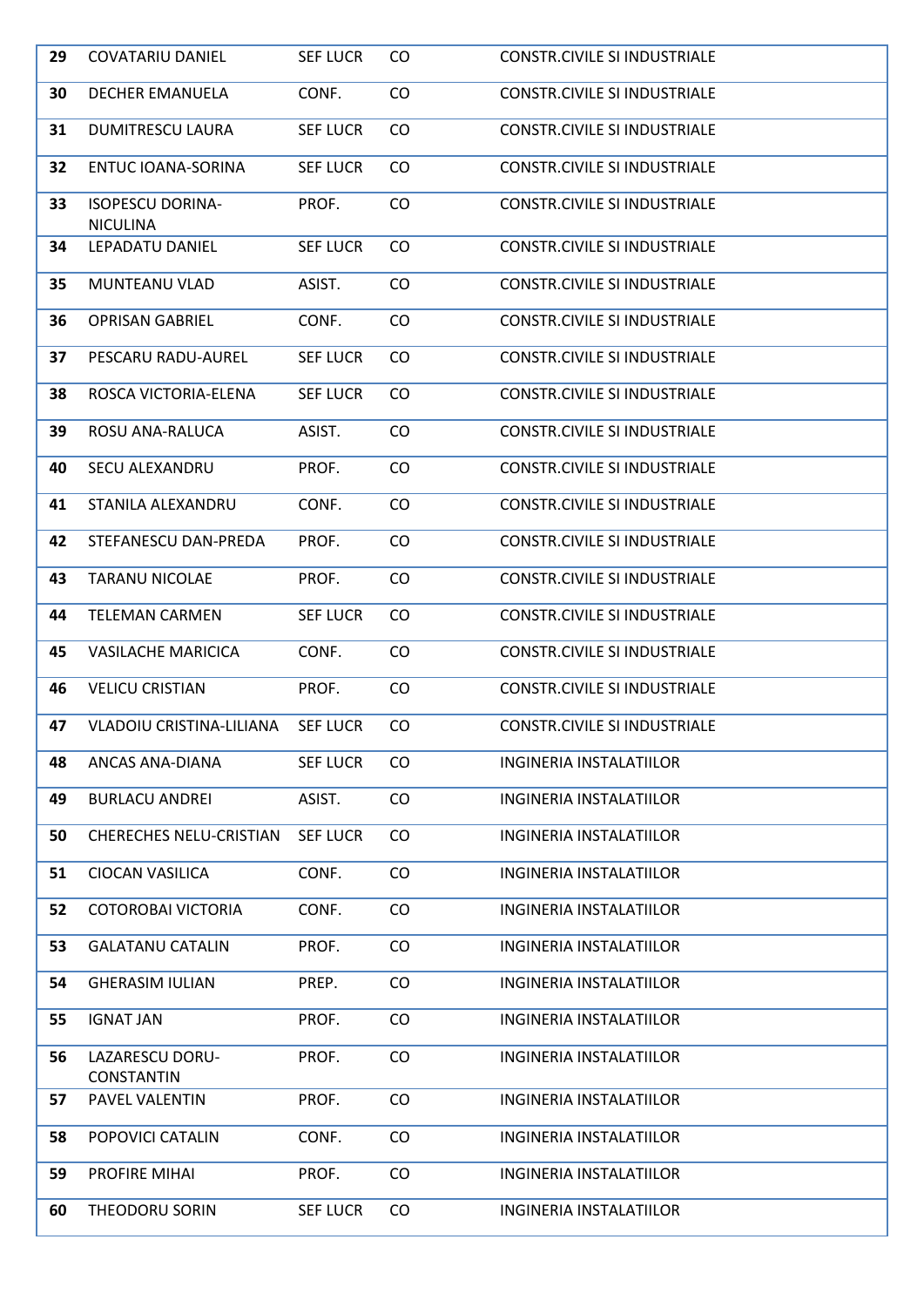| 61 | <b>VERDES MARINA</b>                       | CONF.           | CO       | <b>INGINERIA INSTALATIILOR</b>             |
|----|--------------------------------------------|-----------------|----------|--------------------------------------------|
| 62 | <b>ANTOHIE EDUARD</b>                      | CONF.           | CO       | MATERIALE, BETON, TEHNOLOGII SI MANAGEMENT |
| 63 | <b>BABOR TRAIAN-DANUT</b>                  | <b>SEF LUCR</b> | CO       | MATERIALE, BETON, TEHNOLOGII SI MANAGEMENT |
| 64 | <b>BARBUTA MARINELA</b>                    | PROF.           | CO       | MATERIALE, BETON, TEHNOLOGII SI MANAGEMENT |
| 65 | <b>CARLAN STEFAN</b>                       | CONF.           | CO       | MATERIALE, BETON, TEHNOLOGII SI MANAGEMENT |
| 66 | <b>CIOCAN IOAN</b>                         | <b>SEF LUCR</b> | CO       | MATERIALE, BETON, TEHNOLOGII SI MANAGEMENT |
| 67 | COROBCEANU VLADIMIR                        | CONF.           | CO       | MATERIALE, BETON, TEHNOLOGII SI MANAGEMENT |
| 68 | DIACONU (GROLL) LIVIA-<br><b>INGRID</b>    | <b>SEF LUCR</b> | CO       | MATERIALE, BETON, TEHNOLOGII SI MANAGEMENT |
| 69 | <b>GAVRILOAIA CONSTANTIN</b>               | ASIST.          | CO       | MATERIALE, BETON, TEHNOLOGII SI MANAGEMENT |
| 70 | <b>GIUSCA RAZVAN</b>                       | <b>SEF LUCR</b> | CO       | MATERIALE, BETON, TEHNOLOGII SI MANAGEMENT |
| 71 | <b>GOSAV IONEL</b>                         | CONF.           | CO       | MATERIALE, BETON, TEHNOLOGII SI MANAGEMENT |
| 72 | <b>HIRHUI IOAN</b>                         | PROF.           | CO       | MATERIALE, BETON, TEHNOLOGII SI MANAGEMENT |
| 73 | <b>JUDELE LOREDANA-</b><br><b>EMANUELA</b> | <b>SEF LUCR</b> | CO       | MATERIALE, BETON, TEHNOLOGII SI MANAGEMENT |
| 74 | MIHAI PETRU                                | <b>SEF LUCR</b> | CO       | MATERIALE, BETON, TEHNOLOGII SI MANAGEMENT |
| 75 | <b>ONUTU CATALIN</b>                       | <b>SEF LUCR</b> | CO       | MATERIALE, BETON, TEHNOLOGII SI MANAGEMENT |
| 76 | <b>PAMFIL EUGEN</b>                        | CONF.           | CO       | MATERIALE, BETON, TEHNOLOGII SI MANAGEMENT |
| 77 | PLIAN DIANA                                | ASIST.          | CO       | MATERIALE, BETON, TEHNOLOGII SI MANAGEMENT |
| 78 | ROSCA BOGDAN-<br><b>GHEORGHE</b>           | ASIST.          | CO       | MATERIALE, BETON, TEHNOLOGII SI MANAGEMENT |
| 79 | RUJANU MIRCEA                              | PROF.           | CO       | MATERIALE, BETON, TEHNOLOGII SI MANAGEMENT |
| 80 | SERBANOIU ADRIAN-<br>ALEXANDRU             | <b>SEF LUCR</b> | CO       | MATERIALE, BETON, TEHNOLOGII SI MANAGEMENT |
| 81 | SERBANOIU ION                              | PROF.           | $\rm CO$ | MATERIALE, BETON, TEHNOLOGII SI MANAGEMENT |
| 82 | <b>ATANASIU GABRIELA-</b><br><b>MARIA</b>  | PROF.           | CO       | <b>MECANICA STRUCTURILOR</b>               |
| 83 | <b>BANU OANA MIHAELA</b>                   | ASIST.          | CO       | <b>MECANICA STRUCTURILOR</b>               |
| 84 | <b>BUDESCU MIHAI</b>                       | PROF.           | CO       | <b>MECANICA STRUCTURILOR</b>               |
| 85 | CIUPALA MIHAELA-ANCA                       | <b>SEF LUCR</b> | CO       | <b>MECANICA STRUCTURILOR</b>               |
| 86 | DIACONU SOTROPA DAN                        | PROF.           | CO       | <b>MECANICA STRUCTURILOR</b>               |
| 87 | DIMA MIHAI-BRADUT                          | <b>SEF LUCR</b> | CO       | <b>MECANICA STRUCTURILOR</b>               |
| 88 | <b>FLOREA VITALIE</b>                      | ASIST.          | CO       | <b>MECANICA STRUCTURILOR</b>               |
| 89 | <b>IBANESCU MIHAELA</b>                    | CONF.           | CO       | <b>MECANICA STRUCTURILOR</b>               |
| 90 | LUCA SEPTIMIU-GEORGE                       | <b>SEF LUCR</b> | CO       | MECANICA STRUCTURILOR                      |
| 91 | MOVILA MIHAELA                             | ASIST.          | CO       | <b>MECANICA STRUCTURILOR</b>               |
| 92 | MURARASU VASILE                            | CONF.           | CO       | <b>MECANICA STRUCTURILOR</b>               |